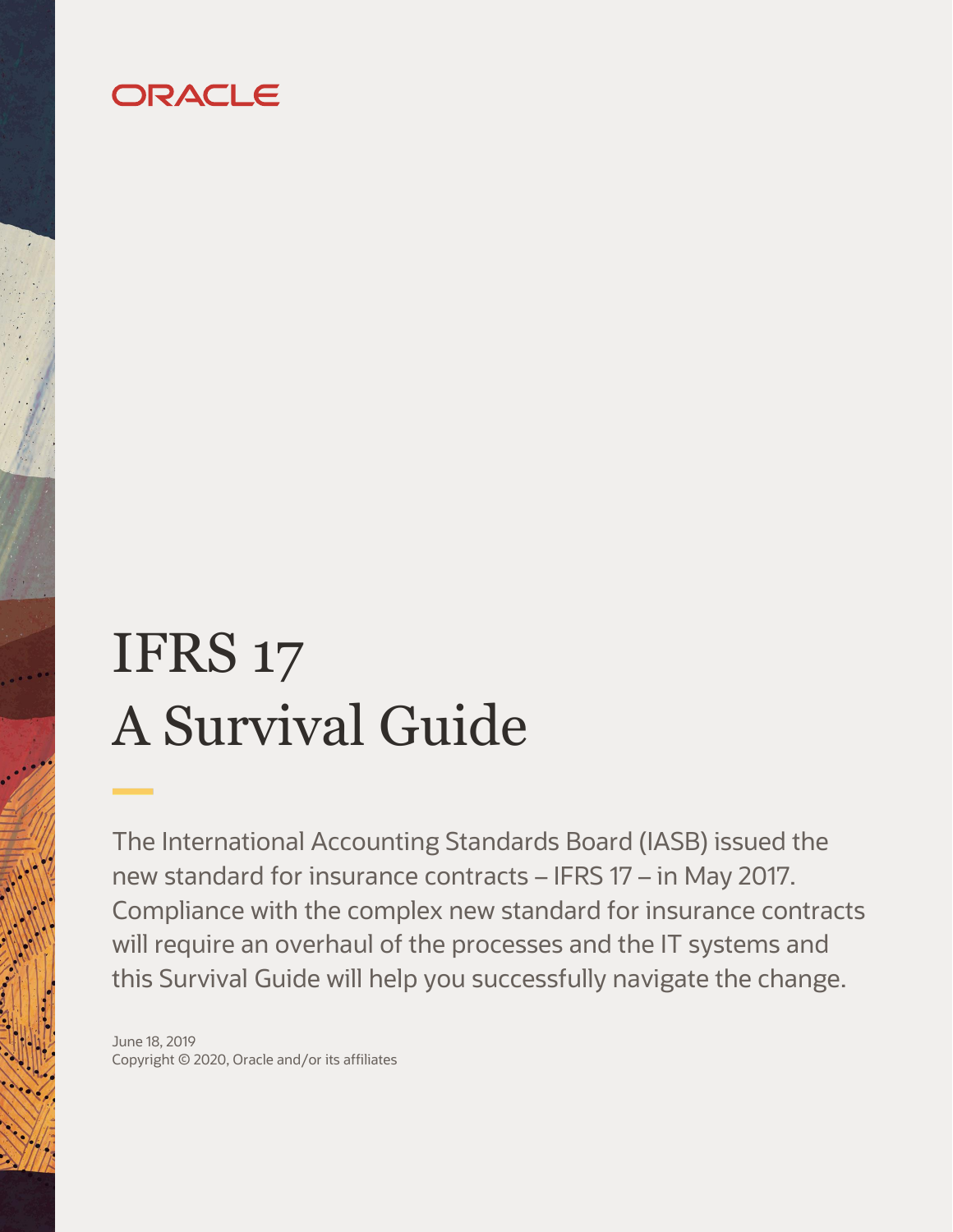## <span id="page-1-0"></span>**DISCLAIMER**

<span id="page-1-1"></span>The following is intended to outline our general product direction. It is intended for information purposes only, and may not be incorporated into any contract. It is not a commitment to deliver any material, code, or functionality, and should not be relied upon in making purchasing decisions. The development, release, and timing of any features or functionality described for Oracle's products remains at the sole discretion of Oracle.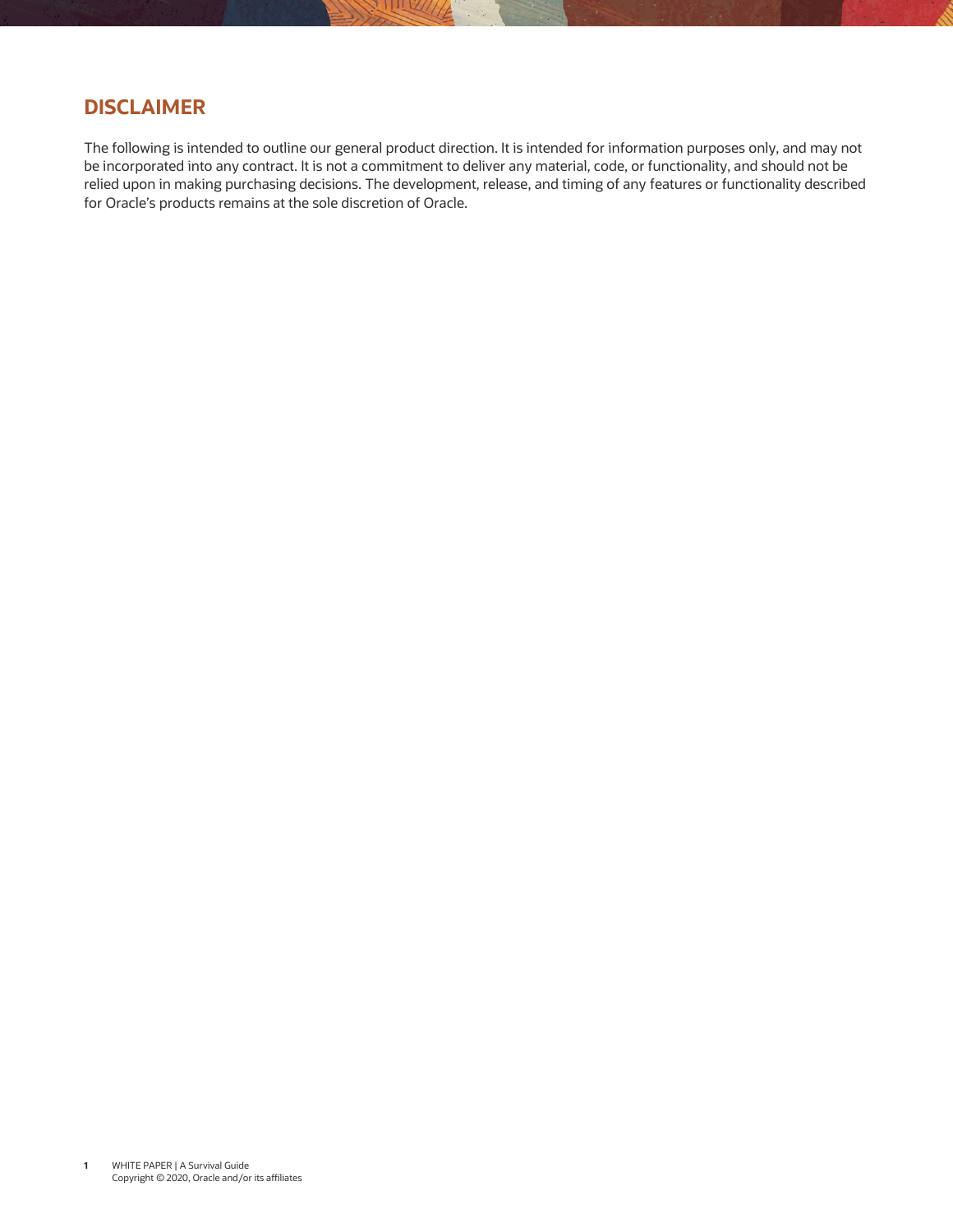## **TABLE OF CONTENTS**

| <b>Rationale for IFRS 17</b>                                                     |   |
|----------------------------------------------------------------------------------|---|
| Key considerations for implementing IFRS 17                                      | 4 |
| Oracle's recommended approach and checklist for IFRS 17 compliance               | 5 |
| <b>Oracle's solution for IFRS 17</b>                                             | 6 |
| Oracle's proven methodology and consulting framework<br>for implementing IFRS 17 | 7 |
| <b>About the Author</b>                                                          |   |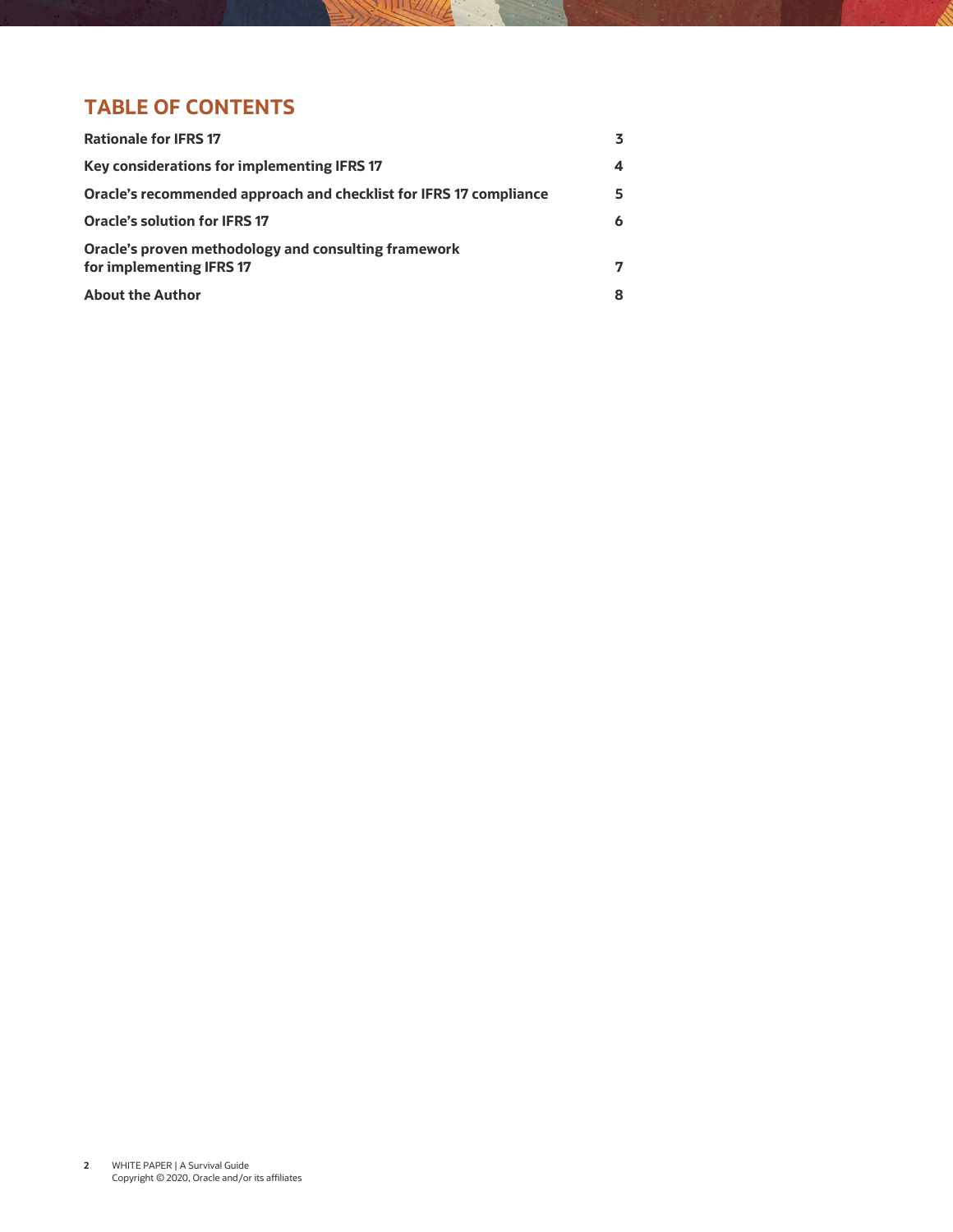#### **RATIONALE FOR IFRS 17**

'IFRS 17 Insurance Contracts' replaces an interim standard 'IFRS 4 Insurance Contracts' that was issued back in 2004. IFRS 17 comes into force on January 1, 2022.

IFRS 17 tries to address the following issues existing currently:

**Comparability:** Accounting policies for similar insurance contracts vary from country to country depending on the accounting practices that evolved in each country over time. This results in lack of comparability not just among the companies issuing insurance contracts but also within the insurance company subsidiaries spread across different geographies.

IFRS 17 lays down specific guidelines for the companies to measure their insurance contracts based on the contract features (like coverage-term, protection vs participation oriented, etc.) to ensure consistent accounting across countries.

IFRS 17 lays down guidelines to recognize the profits on accrual basis which is the existing accounting norm for industries other than insurance.

**Transparency:** The way insurance companies present their financial results does not clearly demarcate between the underwriting profit and the investment profit. This results in lack of transparency about the source of profit and the underlying risk.

IFRS 17 recommends disclosing the insurance service result separately from the insurance finance result; this disaggregation would give an insight into the status of core insurance business in isolation and would also in turn result in improving comparability among insurance companies.

IFRS 17 also recommends disclosing the reconciliation of the insurance contract liabilities (disaggregated further into Liability for remaining coverage excluding loss component, Onerous/loss component and Liability for incurred claims) from beginning to end of the reporting period, which would further improve transparency.

**Relevancy:** Currently insurance companies are not required to update the cash flow estimates that were arrived at the time of inception of insurance contracts. This is specifically a concern for long duration contracts. Also, the selection of discount rate for determining insurance contract liabilities is based on the expected return that is expected from the investments.

IFRS 17 recommendation on measurement of insurance contract liabilities requires the insurance companies to revise the cash flow estimates at each reporting period. This would ensure a better visibility on the performance of the insurance company's various groups (onerous/non-onerous/others) of insurance contracts.

IFRS 17 recommends selection of current discount rates that best reflect the cash flow patterns of the insurance contracts, so the discount rates could be arrived at by either following a top-down (i.e. starting with an actual or expected reference portfolio rate) approach or a bottom-up (i.e. starting with a risk free rate of return) approach.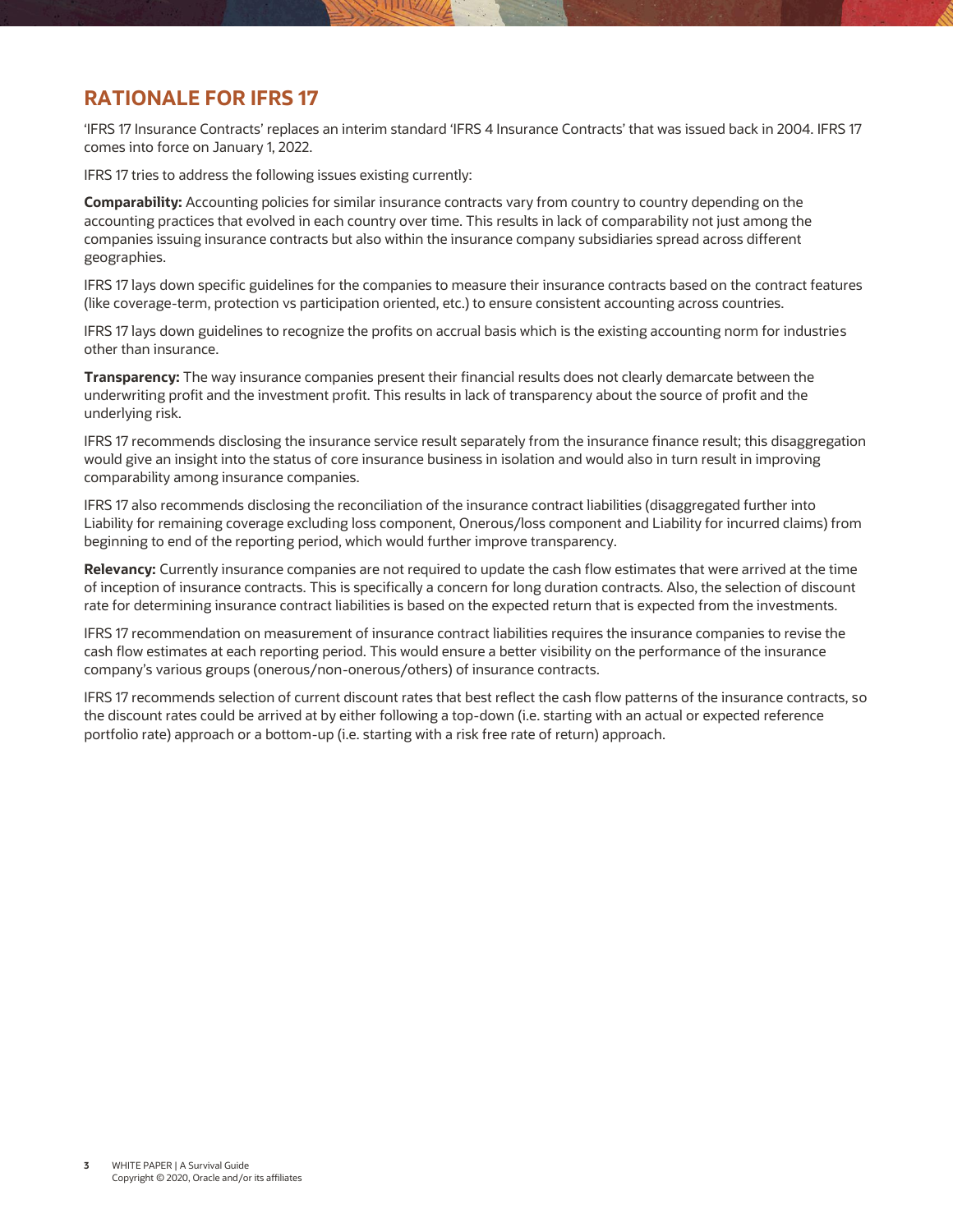#### **KEY CONSIDERATIONS FOR IMPLEMENTING IFRS 17**

IFRS 17 proposes considerable accounting changes and adoption of IFRS 17 will require close collaboration among the actuarial, risk, finance and IT functions within an insurance company. Here are a few key considerations for implementing IFRS 17:

**Reassessment and regrouping of existing insurance contracts:** IFRS 17 has proposed three methods – Building book approach or General measurement model, Premium allocation approach, Variable fee approach – of valuing insurance contracts from inception. The insurance companies need to review their existing books of business and ascertain the contracts-reclassification required for choosing the right measurement method. The additional IFRS 17 requirements for grouping contracts within a risk-portfolio are profitability (onerous/non-onerous/others) and contracts that are incepted not more than a year apart.

**Data management:** The contract grouping requirement as discussed above will present a huge data challenge for the insurance companies both while transitioning to IFRS 17 and in future. Huge amount of historical data needs to be analyzed and then aggregated to arrive at the transition-day requirements. Historical assumptions and experiences starting from the transition date will then need to be captured going forwards. The granularity at which the data is captured in the future and the sources of these data need to be clearly identified. There will be a need for increased data storage. Of particular importance will be the quality of data and its availability in a timely manner thus requiring controls and workflows to be in place.

**Actuarial modelling:** Projected cash flows and risk adjustment are the critical inputs from actuarial models for arriving at IFRS 17 measurements. The cash flow models may need to be updated to cater to the grouping requirements, especially the 1-year grouping requirement. Insurance companies are free to choose their own risk adjustment model as suitable (but at a cohort level) and parallels could be drawn to Solvency II risk margin model, however a wider review of the differences between IFRS 17 and Solvency II from a modelling standpoint is required prior to this.

**Accounting integration and Allocations**: IFRS 17 being an accounting change would require considerable changes to reporting and disclosures that are driven by data (e.g. actual cash flows) and modelling inputs (e.g. expected future cash flows and risk adjustment). Additionally, the directly attributable costs and the actuarial calculations (say, at a group/portfolio level) would be required to be broken down to more granular level (say, at a policy or model point level). A revamp of the existing ledger is required in order to cater to the IFRS 17 requirements. Integration of source systems and actuarial modelling with 'updated' accounting (ledger) coupled with finance control, audit and reconciliation along with allocation capability are critical for IFRS 17 implementation.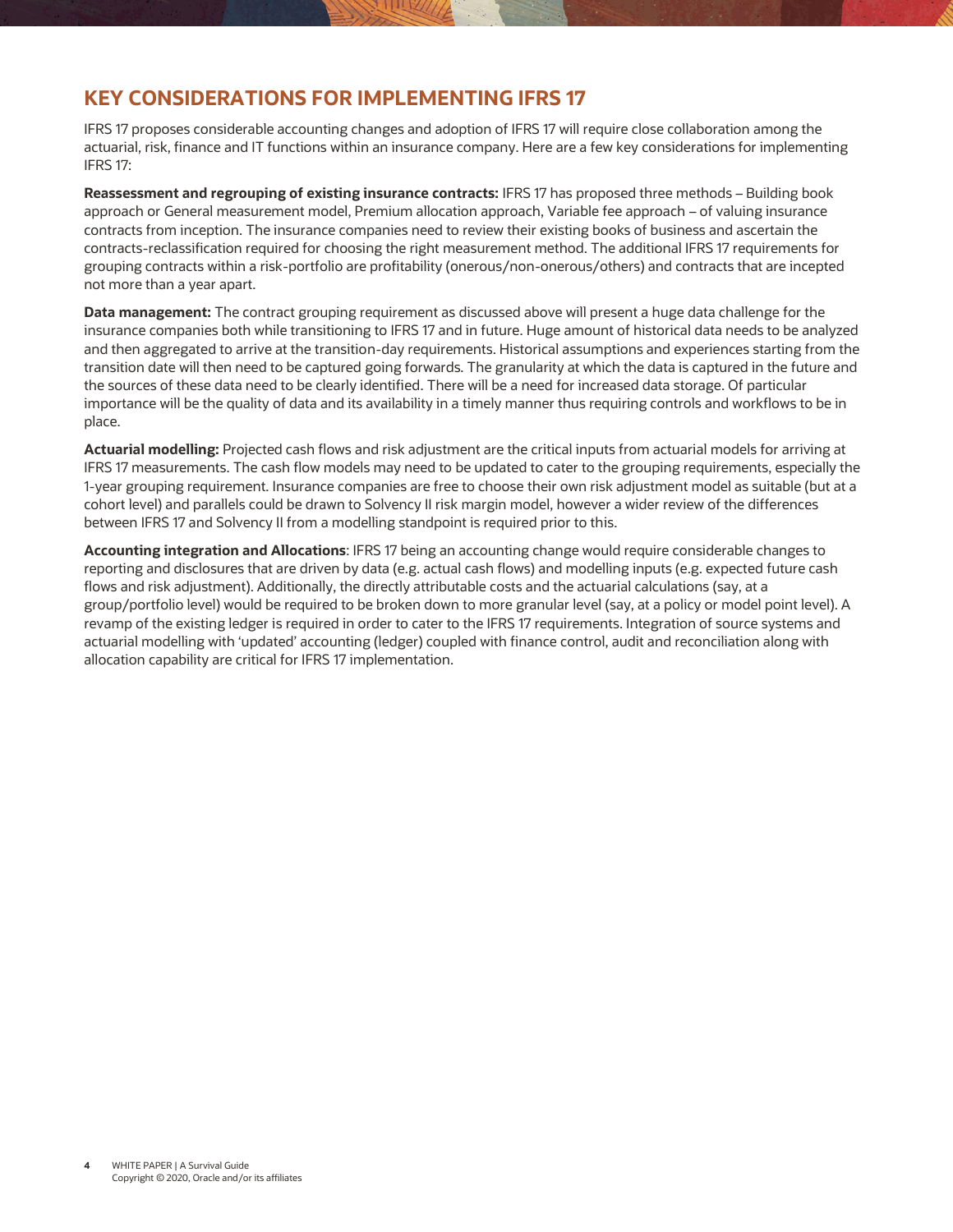### **ORACLE'S RECOMMENDED APPROACH AND CHECKLIST FOR IFRS 17 COMPLIANCE**

Compliance with IFRS 17 would be an enterprise-wide initiative that cuts across actuarial, risk, finance, IT and lines of businesses. It is therefore important to have a clear strategy with a well-defined governance structure to ensure a smooth rollout.

Following is a suggested checklist for a successful IFRS 17 rollout.



**IFRS 17 objectives:** IFRS 17 is a complete overhaul of accounting for insurance contracts requiring changes to an organization's processes, policies and systems. Insurers would need to assess the impacts of IFRS 17 on their existing processes, policies and systems not just to make changes to comply with IFRS 17 but also looking at this as an opportunity to improve and refine the status quo. Therefore, it is imperative that the IFRS 17 objectives are clearly formulated and agreed upon by all the stakeholders.

**IFRS 17 preparation:** Once the objectives are formulated, the technicalities of the changes required for IFRS 17 need to be finalized and communicated within the organization. The key elements that need to be considered here are the data architecture and data flow, actuarial modeling changes, discount rate determination, risk adjustment approach, changes to the chart of accounts, GL integration and reconciliation and final disclosures. Additionally, the crucial decision on technology enablement, whether a completely new solution sitting between actuarial and accounting systems or an enhancement to either the actuarial system or the accounting system, needs to be made.

**IFRS 17 rollout:** Prior to the rollout of IFRS 17 solution, gap analysis with respect to policies, processes and systems should have been completed and the gaps clearly documented along with the supporting technical documentation. The business requirements should also have been documented. It is imperative that a strong cross-functional team comprising people from Actuarial, Risk, Finance and IT functions along with IFRS 17 and accounting subject matter experts is formed for IFRS 17 implementation. The cross-functional team needs to work very closely during the project lifecycle along with the vendor and partner teams for a successful rollout. User training is also paramount to a successful rollout. User trainings should be properly planned based on the role being played by different teams and each team should clearly understand their accountability towards meeting compliance goals.

Post implementation, the systems and processes should be continuously assessed for further improvement.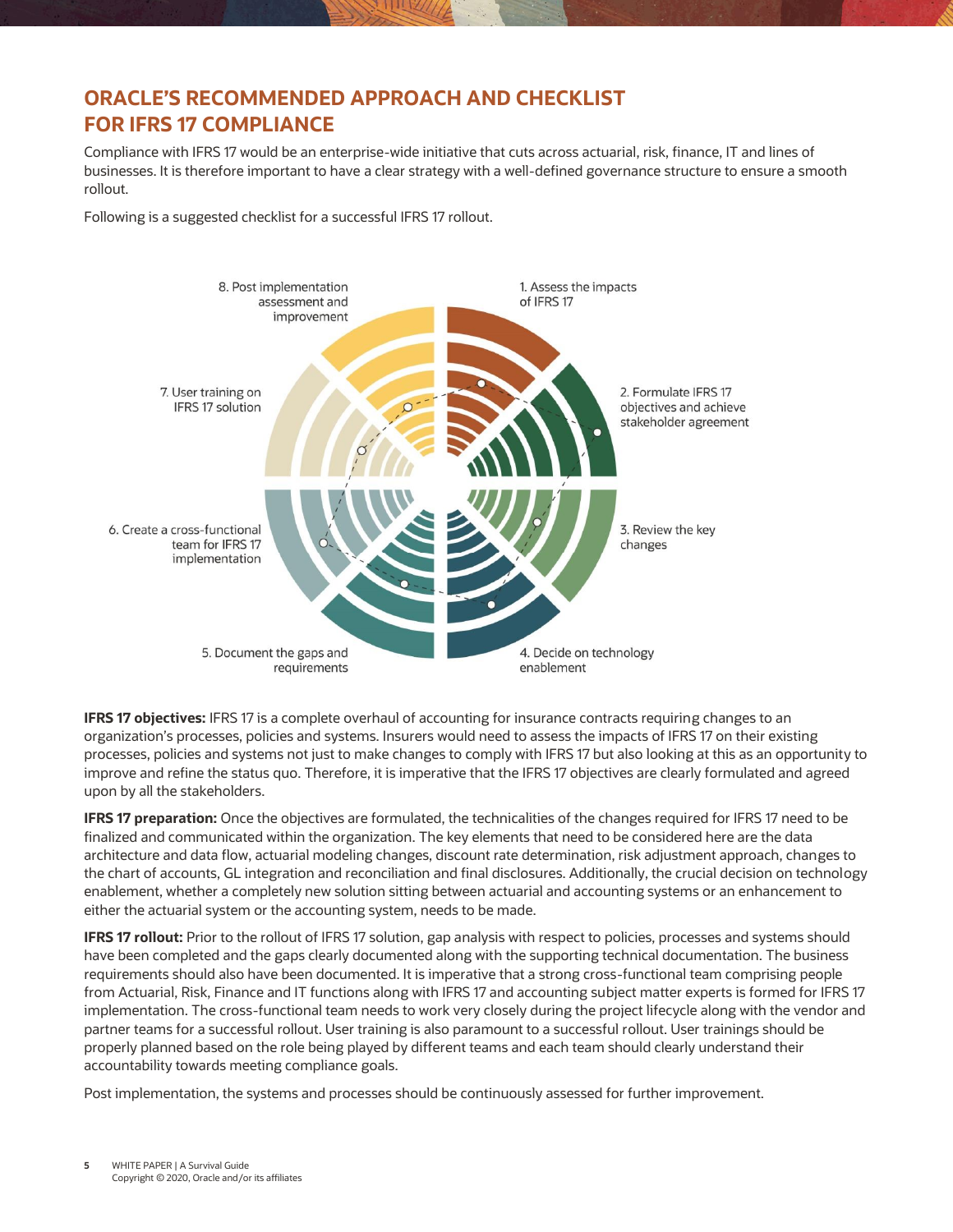#### **ORACLE'S SOLUTION FOR IFRS 17**

Oracle provides a framework for ingestion of data from source systems, setting up of business rules for portfolio setup and disaggregation into groups, rate and risk adjustments, performing calculations, attribution and reporting, and sub ledger accounting needed to ensure compliance with the standard.



The Oracle Insurance IFRS17 Analyzer solution is designed to take data from a staging area that is common across all Oracle Financial Services Analytical Applications (OFSAA) installations and enable its reuse for analytical needs. The calculation engine in the solution can either consume the present value of future cash flows directly or it can consume the estimated future cash flows and discount them to the present value, which are then used for computation of insurance liabilities disaggregated into the required components. The calculation engine also calculates some of the key metrics like Contractual Service Margin (and its projection), Insurance Revenue, Insurance Service Result, Insurance Finance Expense and Other Comprehensive Income (due to change in financial risk).

The solution provides prebuilt calculation templates for General Measurement Model (GMM), Variable Fee Approach (VFA) and Premium Allocation Approach (PAA) liability measurement methods and provides workflows for calculation template definition, calculation run, accounting rule definition, generation of accounting entries, manual adjustment for accounting postings etc. Additionally, the solution allows users to configure business rules for portfolio setup and disaggregating the portfolio into groups and cohorts.

The solution enables disclosure reporting of liability analysis for all the three measurement methods and comparison between GMM and PAA methods. It also enables management reporting of CSM projection trend, summary of profitable vs onerous contracts in portfolio, comparative analysis of CSM and insurance liability between periods.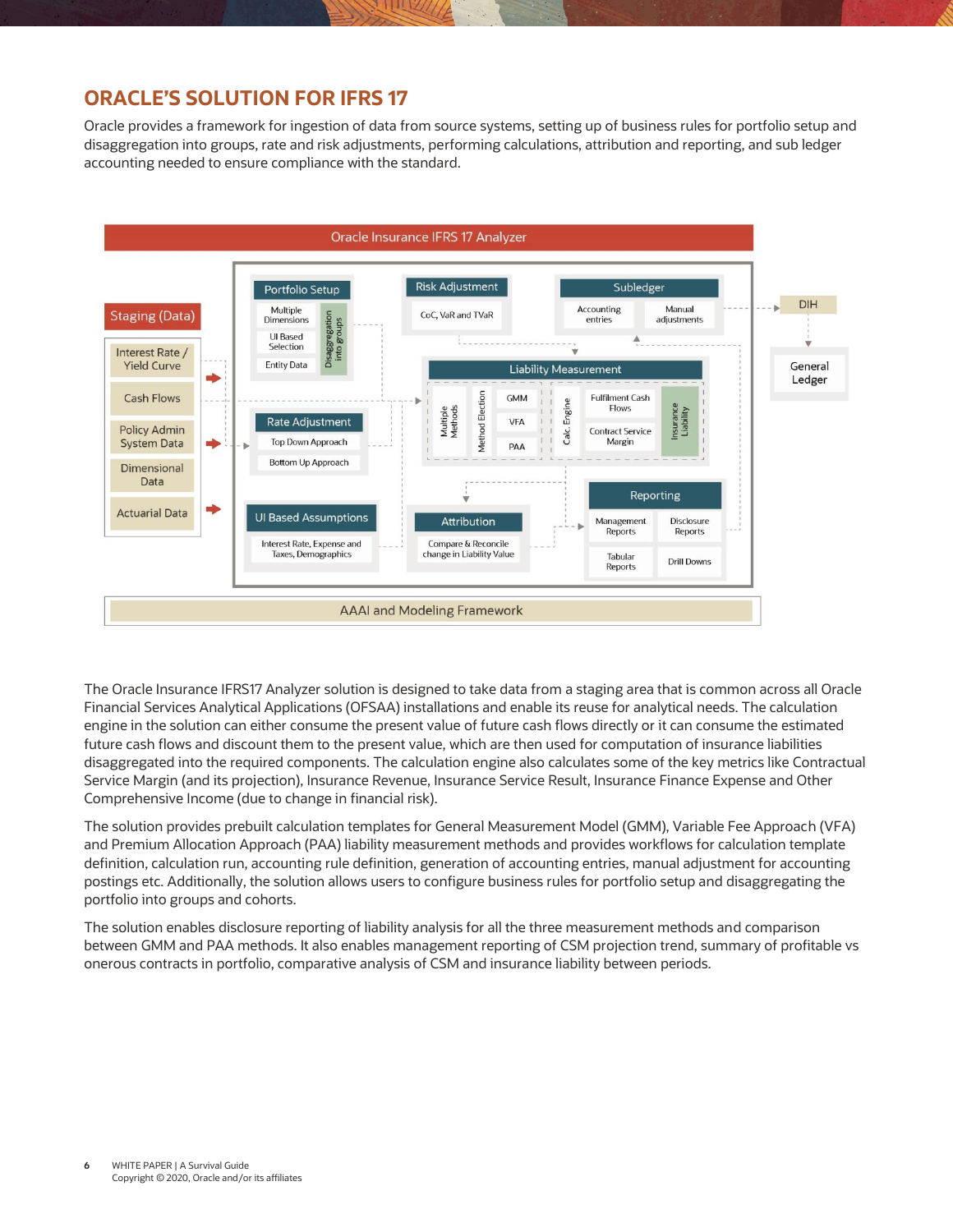## **ORACLE'S PROVEN METHODOLOGY AND CONSULTING FRAMEWORK FOR IMPLEMENTING IFRS 17**

Implementation of IFRS 17 compliance would be a complex affair, as it needs to be coordinated across the Actuarial, Risk, Finance, IT and business functions. It requires subject matter expertise in each of the above areas, as well as experienced input from technical architects, product experts, and engagement managers. A well-defined implementation approach that encompasses the entire lifecycle of the project is critical to ensure urgent compliance deadlines are met.

The Oracle Unified Method (OUM) is a proven methodology for IFRS 17 that includes guidance on knowledge transition, and inbuilt approaches for agile delivery in large programs.

The following are the principles of OUM:

- Iterative and incremental: OUM recognizes the advantages of an iterative and incremental approach to development and deployment of information systems.
- Business process and use-case driven: Business processes and use cases are used as the primary artefacts, if applicable.
- Architecture centric: The system is architected as a "living environment" equipped to accommodate changes at multiple levels.
- Flexible and scalable: In OUM, this principle is extended to refer to the execution of the method processes themselves. Project managers and practitioners are encouraged to scale OUM to be fit-for purpose for a given situation.
- Risk focused: A key focus in OUM is to attack and reduce the most significant project risks. This helps the project team address the most critical risks as early as possible in the project lifecycle.

The following are the benefits of OUM:

- More Focused Effort: OUM enables projects to clearly define business scope as well as the need to create architectural models of the enterprise. This planning results in tighter scope control, more accurate business understanding, and a firm foundation to align with customer expectations.
- Built-in Flexibility: By combining activities and tasks in different ways, OUM can be applied to many types of information technology software development and implementation projects.
- Saves Time: Seasoned information technology practitioners representing years of experience have contributed their knowledge to OUM. Project teams to take advantage of this experience by leveraging these leading practices along with industry standards.
- Higher Quality: OUM subscribes to an iterative approach that incorporates testing and validation throughout the lifecycle, rather than testing for quality only at the end of the project.
- More Cost Effective: OUM facilitates improved control of project expenses by using a flexible work breakdown structure that allows you to perform only necessary tasks.
- Reduced Project Risk: Implementing an iterative, broadly applicable method mitigates requirements mismatch. A key focus in OUM is to identify and reduce the most significant project risks. This allows for the most critical risks to be addressed as early as possible in the project lifecycle, which results in a measurable reduction of schedule and budget risks.

In addition to leveraging the OUM for project delivery, Oracle Financial Services Analytical Applications (OFSAA) Consulting's end-to-end IFRS 17 implementation framework covers all relevant areas including:

- Data Management
- Portfolio setup and disaggregation into groups
- CSM and insurance liability measurement, for insurance and reinsurance
- Rate and risk adjustment
- Accounting and ledger integration
- Reporting

The OFSAA Consulting team has also set up an IFRS 17 model office which can be used as a sandbox for testing relevant IFRS 17 use cases or day-in-the-life scenarios. The group has a rich inventory of collaterals, design templates, architecture reference models, deployment options, and project plans that are effectively leveraged by consultants during implementation.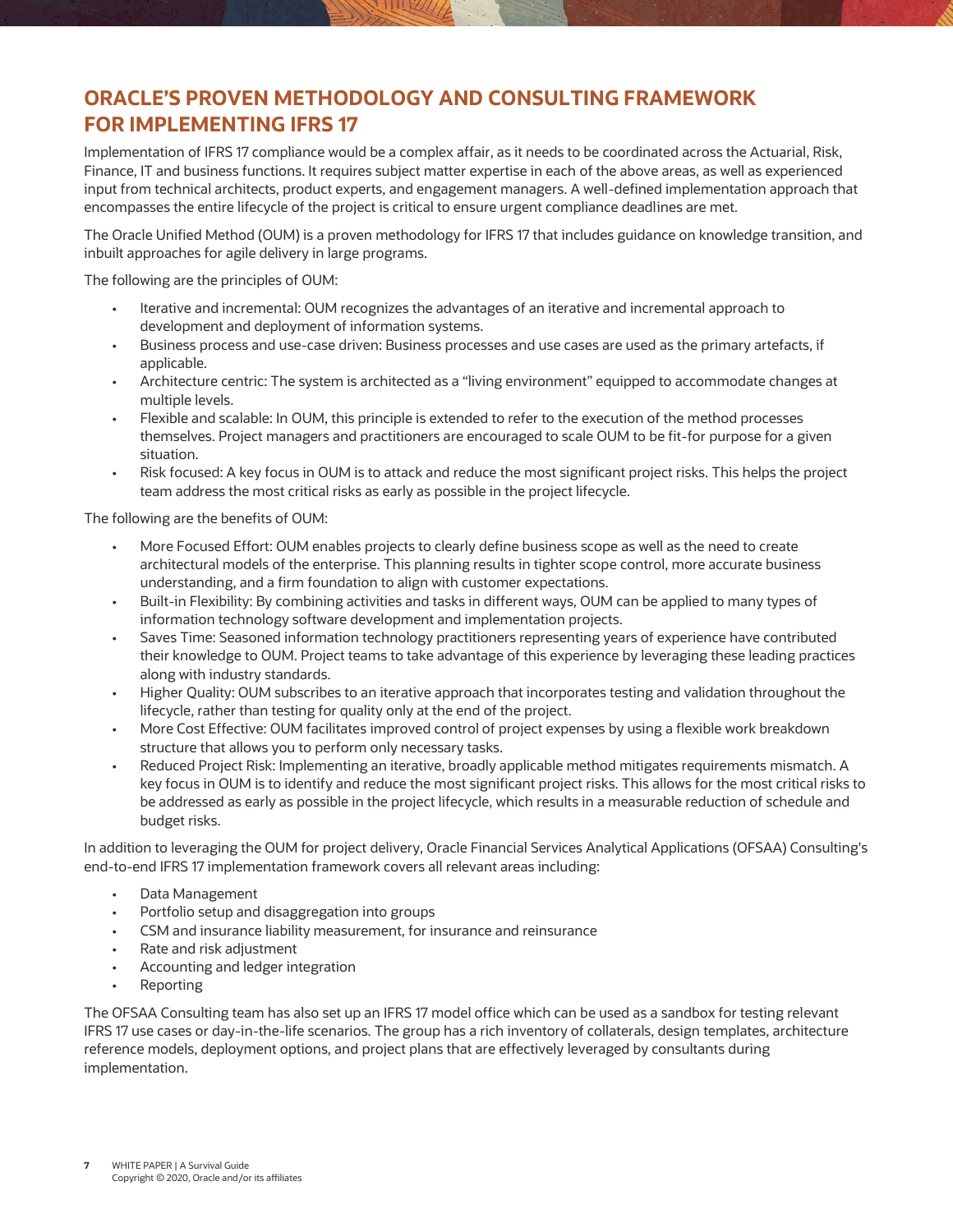Saikat has over 12 years of experience in the insurance and financial services industry in various capacities – subject matter expert, domain consulting, project management and presales.

Saikat is a certified Fellow, Life Management Institute (FLMI) and holds a post graduate diploma in business management. He has passed several actuarial exams conducted by the Institute and Faculty of Actuaries (IFoA) and the Institute of Actuaries of India (IAI). He has worked with many top tier insurers across the globe in consulting, implementation and transformation projects during his overall experience. He engages with insures on their journey to integrated risk, finance and regulatory reporting, and helps in unlocking the value in their data and systems.

#### About The Author

#### **Saikat Paul**

*Senior Principal Consultant, OFSAA Consulting, Oracle Financial Services Software Ltd.*